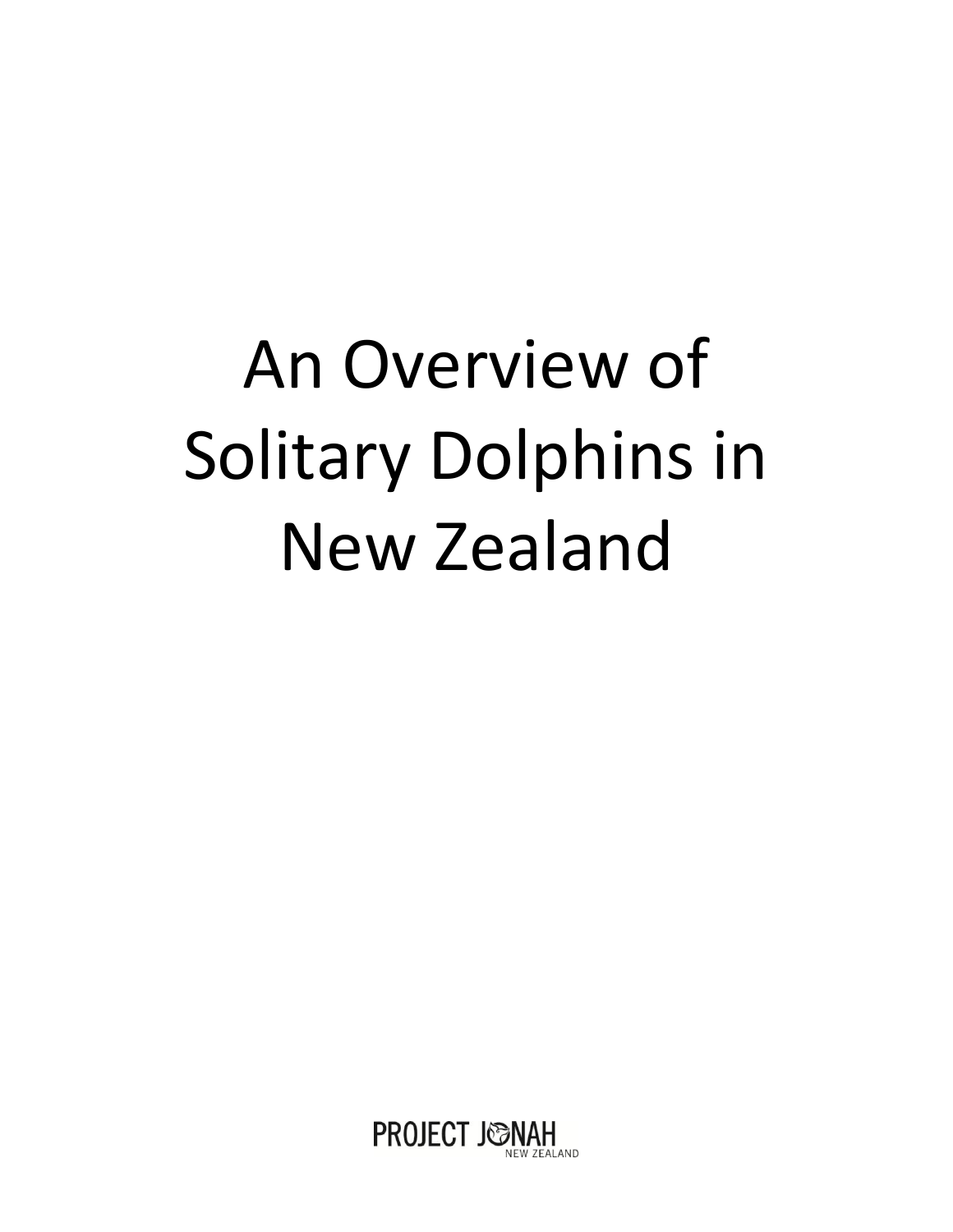## **Solitary Dolphins in New Zealand**

Little is known about solo dolphins. There are only 90 or so known cases worldwide, 14 of which are from New Zealand alone.

Male and female solitaries have been recorded in equal numbers and they have been found in almost every corner of the world.

Bottlenose dolphins are the most commonly seen solitary species. Other solitaries include orca, beluga whales, common dolphins, Risso's dolphins, spotted dolphins, dusky dolphins, tucuxi and even narwhal.

Some say that solo dolphins are social outcasts whilst others believe they separate from their pod by choice. Other factors like rough seas or bad weather may force groups apart and individuals may become solitary as a result.

Solo dolphins are a rare phenomenon and give us an incredibly special and unique experience, providing insights that we wouldn't otherwise have.

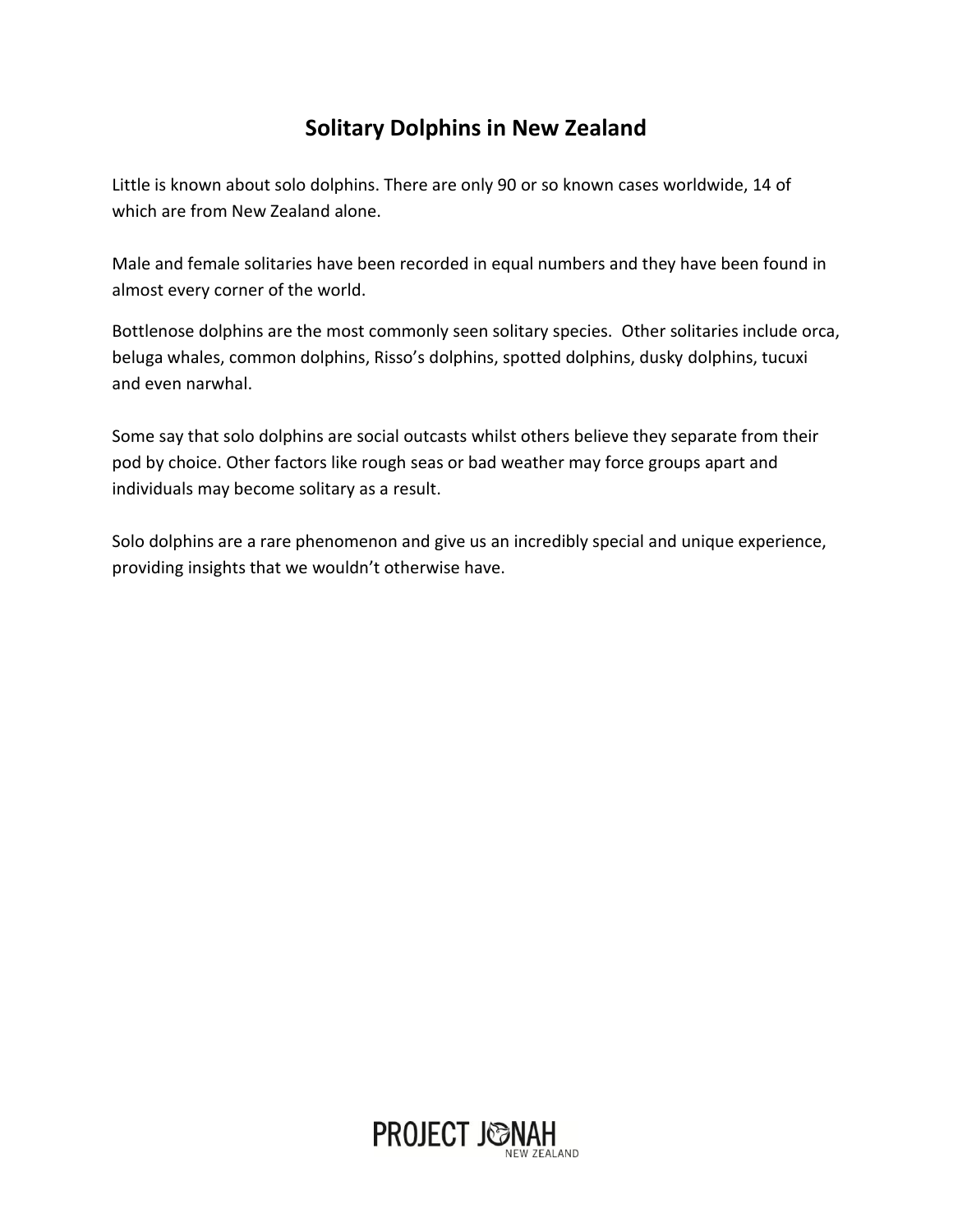#### **MOKO Male Bottlenose Dolphin Mahia & Whakatane 2007 - Present Day**

Moko measures almost 3 metres in length and weighs about 250 kg. Thought to be a 'teenager,' he is still growing. He first appeared in Mahia in March 2007 and was named after the nearby Mokotahi headland. Moko befriended local divers, swimmers and boaties and after thrilling locals for more than 2 years he moved to Gisborne and more recently to Whakatane where he's made himself at home.

Along the way he's made headline news gaining worldwide media attention. In 2008 he came to the rescue of two stranded pygmy sperm whales. Rescuers tried repeatedly to refloat the whales only to see them beach on a large sandbar offshore. Responding to their distress calls, Moko appeared and escorted the mother and calf through a narrow channel and out to sea. As well as saving whales Moko is also known for his playful antics. His favourite games include stealing toys, playing fetch and pushing kayaks through the water with his snout. Sometimes Moko even turns up with presents of fish for his human friends.

**SCAR Male Bottlenose Dolphin Doubtful Sound Date unknown**

Named after his unmistakable scarring, this solitary dolphin displayed some fascinating behaviours, including carrying a swimmer out to sea over his beak. He was curious around boats, in particular propellers and as an alternative to bow-riding he would place his beak just centimetres from a spinning propeller. Apparently he was fed by fishermen during his stay in the Sound. Sadly these factors probably contributed to Scar's eventual demise. He was euthanized after sustaining severe injuries when he was reversed over by a fishing boat.

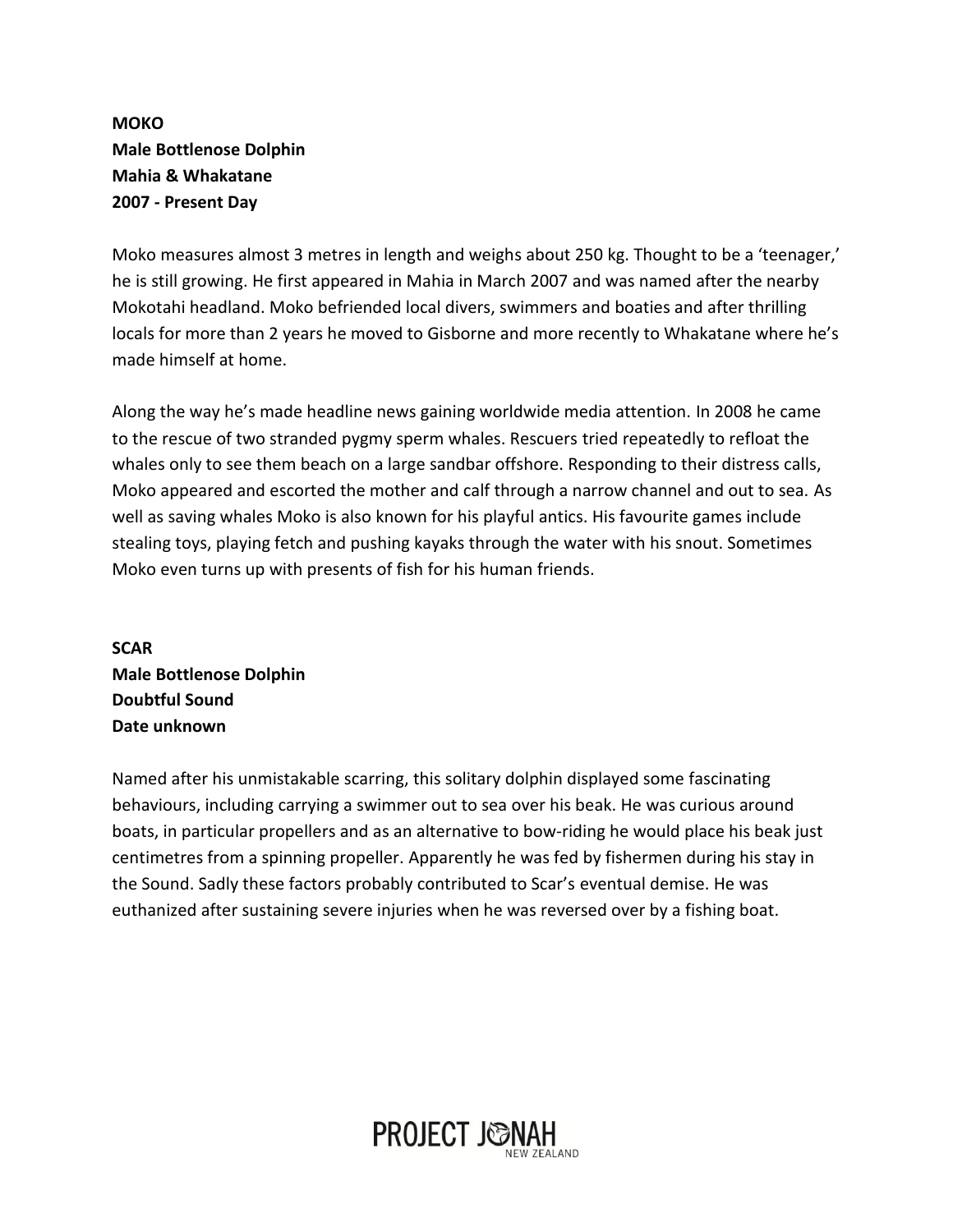**PELORUS JACK Risso's Dolphin Cook Strait 1888-1912**

Pelorus Jack accompanied inter-islander steamers between Wellington and Nelson for 24 years. Jack travelled with each ferry along an 8km stretch of water between Pelorus Sound and French Pass, joining and leaving every ferry at a particular spot. He would bow-ride at speeds of up to 15 knots and was often observed rubbing his body against the ship's hull. His fame spread around the world and thousands of tourists would often make a double crossing on the same ferry just to watch his antics. In 1904 public concern for his safety was so high that the government passed a special law to protect him. Sadly Pelorus Jack was killed by humans in 1912 when he stranded on a beach after a storm.

#### **OPO Female Bottlenose Dolphin**

**Opononi, Hokianga Harbour 1955 -1956**

Named after the nearby settlement of Opononi this solitary dolphin initially stuck to escorting boats in and out of the Harbour. Gradually she allowed certain people to touch her, later becoming quite discerning, she picked out favourite people that she would interact with. Considered a bit of a show off, Opo would swim with long pieces of kelp in her mouth or with pieces of wood balanced across her beak or dorsal fin. Despite being hit by the propeller of her favourite launch and receiving two large cuts Opo remained friendly and her popularity escalated. Growing attention led to fears for her safety, especially after a rumour that shots had been fired at her because she allegedly interfered with fishing nets in the area. Numerous articles and photos were published in the papers and the National film unit recorded Opo performing a full repertoire of tricks. Concerns for her safety continued when three men reportedly attacked her and tried to drag her up the beach. Special protection was sought for Opo and was planned to come into effect on  $8^{th}$  March 1956. In a sad twist of fate less than 24 hours later, Opo's dead body was found wedged among rocks. Despite speculation the exact cause of her death remains a mystery. Numerous mourners attended her funeral and a statue of Opo was later erected on the Opononi waterfront.

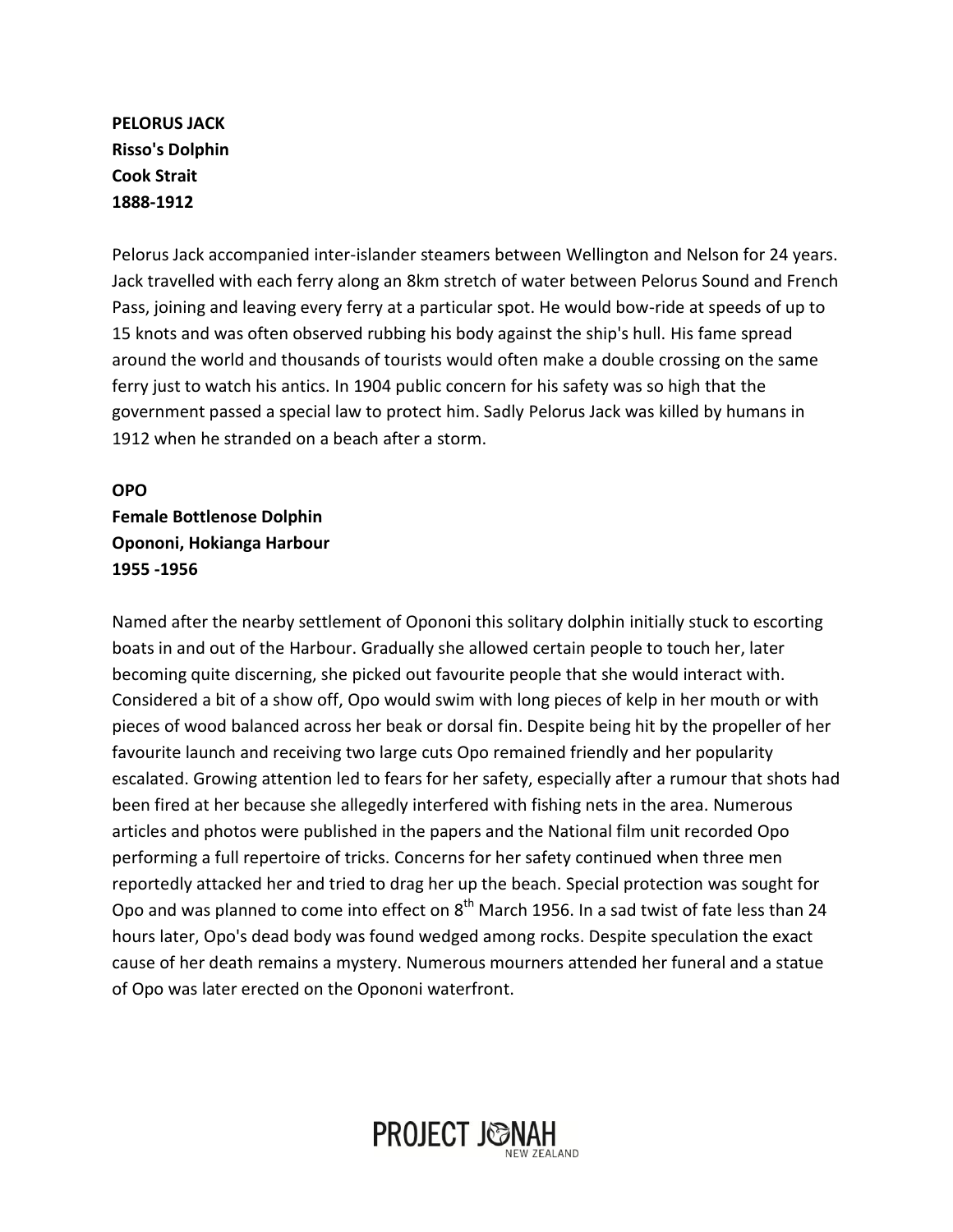#### **ELSA Female Common Dolphin Ngunguru River December 1978**

Elsa was called to the shore by local children and swimming towards them she grounded herself on the sand. She allowed the children to stroke her for many hours and as the tide receded, concern arose for her safety. Elsa was eased back into deeper water and escorted to the river mouth. It was hoped that she would return to sea but the next day she was found back inside the estuary, stranded amongst sharp rocks. Her cuts were treated and she was placed on a boat, carried out to sea and released in deep water. Elsa swam around the boat a few times before heading off in a northerly direction, she was not sighted again.

#### **HORACE Male Bottlenose Dolphin Napier 1978 - 1979**

Horace attracted the attention of locals who began to track and record his movements when he set up residence around a marker buoy. His first swimming companion was a local diver who often played boisterous games with him in the water. Horace became fond of escorting boats in and out of the harbour and was known for altering the rudders on boats to either change their course or immobilize them. Horace gradually allowed some people to touch him and he had a favourite group of people that he would swim with. He also began to mimic the actions of people, pushing centreboards back when they were pushed down and returning splashes with his tail. Some speculate that Horace was killed by an underwater blast whilst others believe that he may have inhaled oil from a diesel spill in the harbour. His actual fate remains unknown.

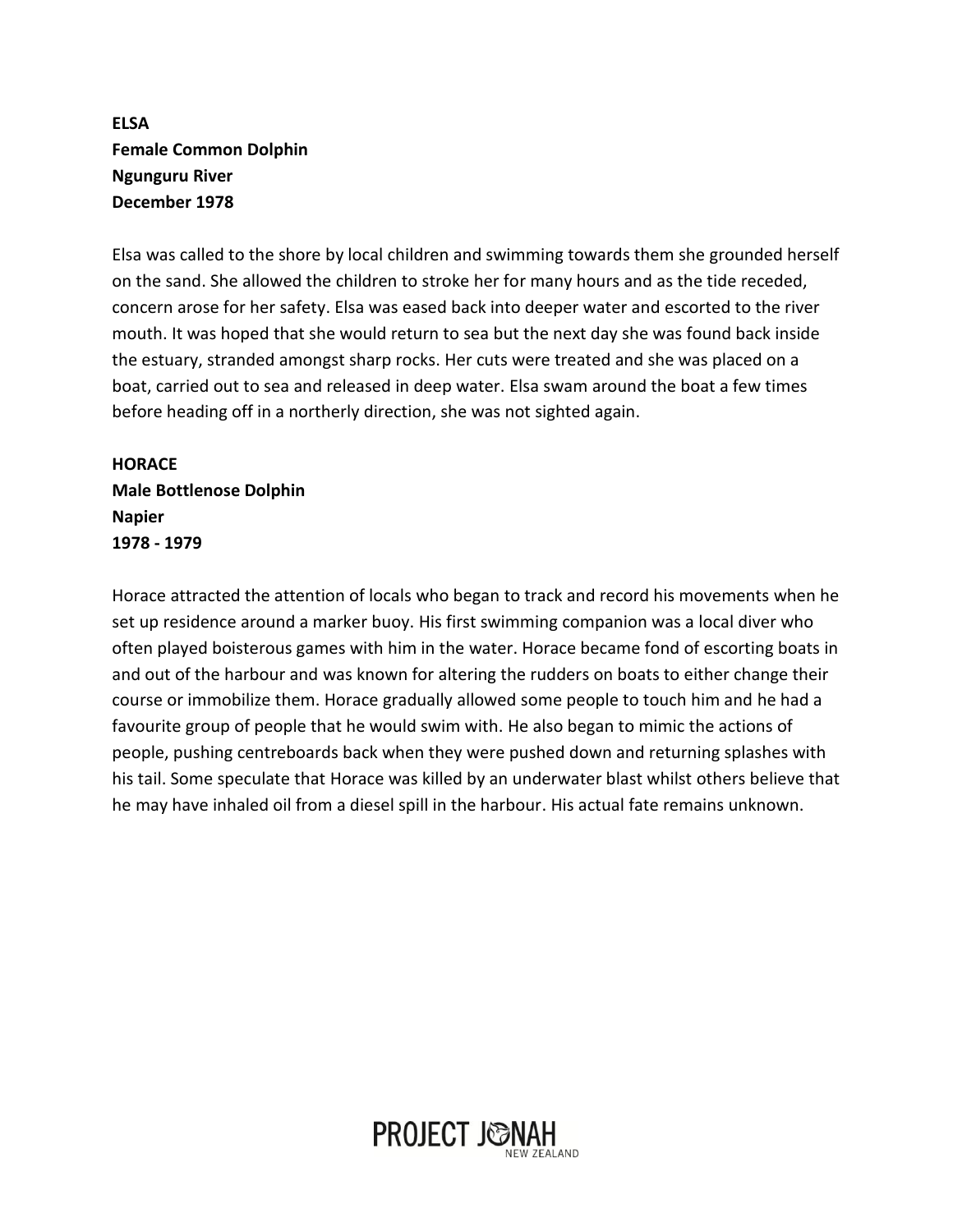#### **THE WHITIANGA DOLPHINS: Mother, Calf (Female) & RAMPAL (Male) Common Dolphin Whitianga 1981-1989**

In 1981 a female common dolphin entered the tidal river at Whitianga and gave birth to a new calf, which was later named Nicky. Over time, four calves were born in the estuary and two survived. Nicky grew to maturity and left the estuary in 1985. The Mother and one calf remained and were joined by another adult dolphin, later named Rampal. The remaining three dolphins seldom interacted with swimmers, but would sometimes accompany boats in and out of the harbour. They would leave the harbour and join up with pods of common dolphins out at sea, but always returned to the estuary. New Zealand dolphin researcher Wade Doak visited the dolphins on three separate occasions, during the visits he concentrated on communicating with the dolphins using different techniques. The responses from the dolphins were amazing, particularly the responses of Rampal who appeared to enter into a 'conversation' using a variety of sounds. Sometimes Rampal would initiate the 'conversation,' with a large burst of bubbles followed by long and increasingly complex sounds. Gradually the dolphins began to spend more time at sea and they were last sighted in the estuary in June 1989.

**TAMMY Male Dusky Dolphin Tamaki Estuary, Auckland March-May 1984** 

Tammy was first sighted swimming amongst rows of moored boats at Tamaki. Initially he ranged along the river but gradually settled around the bow of one particular moored launch. With little interest in interacting with people, he established his territory and tended to move off when approached too closely. People learned to respect his space and to enjoy his amazing aerial displays performed after feeding sessions. It is believed that Tammy eventually left the estuary of his own accord.

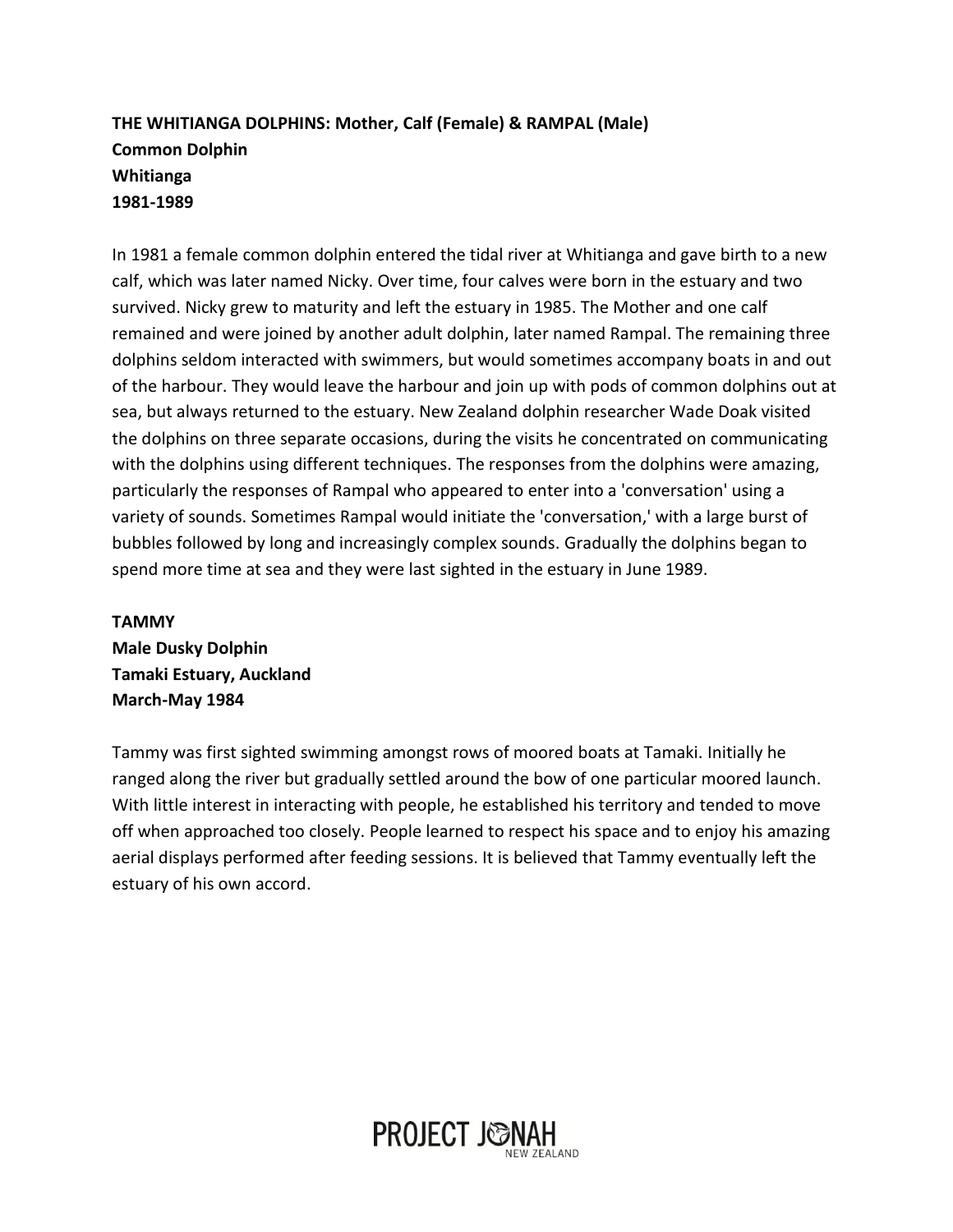#### **AIHE Female Bottlenose Dolphin Golden Bay 1987-1993**

Aihe ranged several miles along the coast but her favourite resting place was near a ruined jetty in the centre of her range. Sometimes mingling for a few days with pods of bottlenose dolphins that swam through the area, she would later return to her solitary ways. Following her initial human encounter, Aihe became increasingly sociable with boats and swimmers and like many solitary dolphins, she developed a strong relationship with a few favoured friends. One of the greatest dangers to Aihe in Golden Bay was her tendency to strand and she was rescued on seven different occasions. During her 1991 stranding DOC took her measurements and learned she was 2.95 metres long, indicating that she was probably quite young when she first arrived in Golden Bay. Aihe attracted hundreds of visitors and gradually became aloof and avoided contact. She left the area and was later sighted in Nelson and then further east in Cable Bay where she interacted and swam with a few people. After leaving Cable Bay she was last sighted with another Bottlenose dolphin near Pepin Island.

**PORT UNDERWOOD JACK Male Bottlenose Dolphin Port Underwood 1989-1990**

Workers noticed this young dolphin hanging around the floating cages and platforms at a salmon farm. He began interacting with the workers and boats as they moved the cages around and would leap and whistle to attract attention. He increased his interactions with two of the workers who would play games of catch with mussels and gradually he approached their small boat and allowed them to touch him. He only responded to one swimmer, an underwater diver who worked on the cages. Jack would imitate the diver's bubble releases and would follow him around nudging his flippers. Like many solitary dolphins, Jack was interested in propellers. He made himself unpopular by diving down and lifting up the weights that anchored the cages. He learned to entangle the weights in ropes and then would watch as the diver unravelled the mess. Once he became entangled in a mooring chain and had to be saved as he was unable to surface to breathe. Jack's fate is uncertain; however there was a regular pool of leaking diesel oil from the stern of the salmon barge which could have affected him.

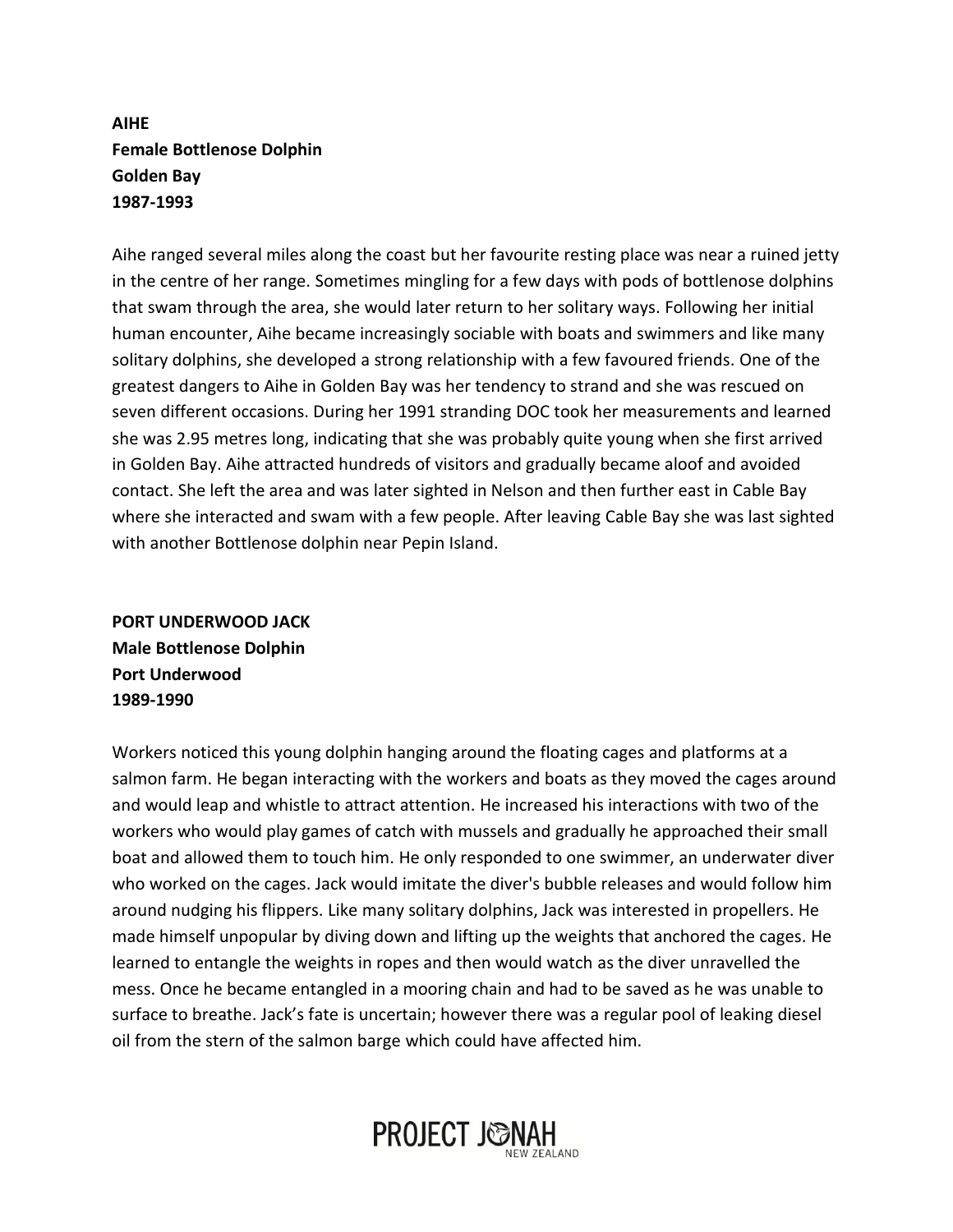#### **SIANY Bottlenose Dolphin Bay of Islands February-June, 1992**

Siany was already injured when first sighted in the Waikare River near Paihia. Arriving with five others, this solitary dolphin remained after the others left. Siany had a large white saddle scar on his\* back, a damaged dorsal fin and was visibly thin. He also appeared to be having trouble swimming. Siany stayed in the area for five months responding to people, but never developing close friendships. Fresh tooth rakes on his body indicated that the dolphin had contact with other dolphins during his stay. After a final sighting in the river area Siany's minders were delighted to see Siany swimming with two other Bottlenose dolphins in January 1994. It's thought that Siany may have been using the sheltered river area as somewhere to take time out and recover.

\*Siany's sex was never confirmed